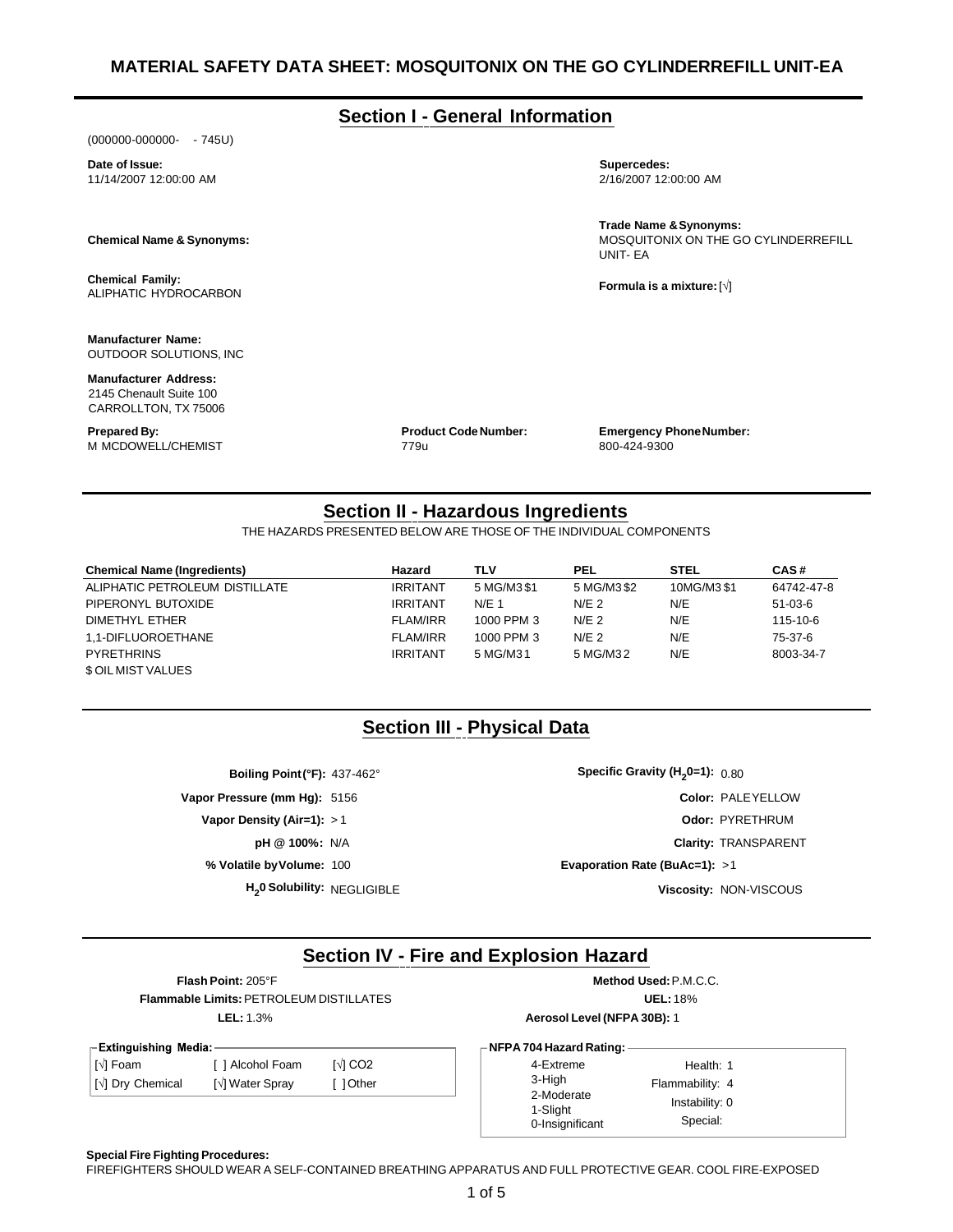CONTAINERS WITH WATER SPRAY TO PREVENT BURSTING.

### **Unusual Fire andExplosion Hazards:**

FLAME EXTENSION IS >18". BURNBACK IS 0". VAPORS ARE HEAVIER THAN AIR AND MAY TRAVEL TO DISTANT AND/OR LOW-LYING SOURCES OF IGNITION AND FLASHBACK. PRODUCT MAY PRODUCE A FLOATING FIRE HAZARD AS LIQUID FLOATS ON WATER. STATIC CHARGES GENERATED BY EMPTYING CONTAINER IN OR NEAR FLAMMABLE VAPORS MAY CAUSE FLASH FIRE. THE USE OF WATER SPRAY (F0G) WHILE EFFECTIVE, MAY CAUSE FROTHING AND FOAMING. NEVER USE A WATER JET AS THIS WILL JUST SPREAD THE FIRE. USE CARE AS SPILLS MAY BE SLIPPERY.

# **Section V - Health and Hazard Data**

### **Threshold LimitValue:**

NOT ESTABLISHED FOR MIXTURE. SEE SECTION II.

### **Effects of Overexposure:**

### **Acute: (Short Term Exposure)**

EYE CONTACT: MAY CAUSE IRRITATION SEEN AS STINGING, TEARING, AND REDNESS.

SKIN CONTACT: MAY CAUSE IRRITATION SEEN AS ITCHING AND REDNESS. MAY CAUSE ALLERGIC SKIN REACTION SEEN AS DELAYED SKIN RASH WHICH MAY BE FOLLOWED BY BLISTERING, SCALING, AND OTHER SKIN EFFECTS. PROLONGED OR REPEATED CONTACT AS FROM CLOTHING WET WITH MATERIAL MAY CAUSE DRYING, DEFATTING, AND CRACKING OF THE SKIN. PRODUCT MAY BE ABSORBED THROUGH THE SKIN IN HARMFUL AMOUNTS. INJECTION UNDER THE SKIN, IN MUSCLE, OR INTO THE BLOOD STREAM CAN CAUSE IRRITATION, INFLAMMATION, SWELLING, FEVER, AND SYSTEMIC EFFECTS, AND MILD CENTRAL NERVOUS SYSTEM DEPRESSION. INJECTION OF PRESSURIZED HYDROCARBONS CAN CAUSE SEVERE, PERMANENT TISSUE DAMAGE. INITIAL SYMPTOMS MAY BE MINOR. INHALATION: MAY CAUSE RESPIRATORY IRRITATION SEEN AS COUGHING AND SNEEZING. AT LOW VAPOR CONCENTRATIONS, NO HARMFUL EFFECTS ARE EXPECTED. AT HIGH VAPOR CONCENTRATIONS, INHALATION MAY CAUSE CENTRAL NERVOUS SYSTEM EFFECTS SUCH AS HEADACHE, DIZZINESS, DROWSINESS, WEAKNESS, UNCONCIOUSNESS, POSSIBLE ANESTHETIC EFFECTS FROM CENTRAL NERVOUS SYSTEM DEPRESSION, AND MAY BE FATAL.

INGESTION: MAY CAUSE IRRITATIONWITH POSSIBLE NAUSEA, VOMITING, AND DIARRHEA. INGESTION AND SUBSEQUENT VOMITING OF THIS PRODUCT CAN LEAD TO ASPIRATION OF THE PRODUCT INTO THE LUNGS WHICH CAN CAUSE DAMAGE AND MAY BE FATAL.

### **Chronic: (Long Term Exposure)**

MAY CAUSE SKIN SENSITIZATION IN SOME INDIVIDUALS. ON RARE OCCASIONS, PROLONGED AND REPEATED EXPOSURE TO HYDROCARBON MIST POSES A RISK OF CHRONIC LUNG INFLAMMATION. THIS CONDITION IS USUALLY ASYMPTOMATIC AS A RESULT OF REPEATED SMALL ASPIRATIONS. SHORTNESS OF BREATH AND COUGHING ARE THE MOST COMMON SYMPTOMS. ASPIRATION MAY LEAD TO PULMONARY EDEMA AND HEMORRHAGE AND MAY BE FATAL. SIGNS OF LUNG INVOLVEMENT INCLUDE INCREASED RESPIRATION AND HEART RATES AS WELL AS A BLUISH DISCOLORATION OF THE SKIN. CHRONIC SKIN CONTACT MAY PROMOTE DERMATITIS AND OIL ACNE. IN RARER CASES, AN INCREASED SENSTIVITY TO SUNLIGHT (PHOTOSENSITIVITY) MAY OCCUR. MEDICAL CONDITIONS AGGRAVATED BY EXPOSURE ARE PRE-EXISTING RESPIRATORY AND SKIN CONDITIONS SUCH AS ASTHMA, EMPHYSEMA, AND DERMATITIS; PRE-EXISTING CARDIOVASCULAR, LUNG, ORKIDNEY CONDITIONS. TARGET ORGANS: BLOOD FORMING ORGANS, CENTRAL NERVOUS SYSTEM, KIDNEYS, LUNGS. THE PRIMARY ROUTES OF EXPOSURE ARE SKIN AND EYE CONTACT.

| $\Gamma$ Primary Routes of Entry |
|----------------------------------|
|----------------------------------|

|  | $\sqrt{\sqrt{}}$ Inhalation<br>[ ] Ingestion<br>[√] Absorption |  |
|--|----------------------------------------------------------------|--|
|--|----------------------------------------------------------------|--|

## **Emergency First Aid Procedures:**

### **Inhalation:**

MOVE PERSON TO FRESH AIR. IF PERSON IS NOT BREATHING, CALL 911 OR AN AMBULANCE, THEN GIVE ARTIFICIAL RESPIRATION, PREFERABLY MOUTH-TO-MOUTH IF POSSIBLE. CALL A POISON CONTROL CENTER OR DOCTOR FOR FURTHER TREATMENT ADVICE.

### **Eye Contact:**

HOLD EYES OPEN AND RINSE SLOWLY AND GENTLY WITH WATER FOR 15-20 MINUTES. REMOVE CONTACT LENSES, IF PRESENT, AFTER THE FIRST 5 MINUTES, THEN CONTINUE RINSING EYES. CALL A POISON CONTROL CENTER OR DOCTOR FOR TREATMENT ADVICE.

### **SkinContact:**

TAKE OFF CONTAMINATED CLOTHING. RINSE SKIN IMMEDIATELY WITH PLENTY OF WATER FOR 15-20 MINUTES. REMOVE CONTACT LENSES, IF PRESENT, AFTER THE FIRST 5 MINUTES, THEN CONTINUE RINSING EYES. CALL A POISON CONTROL CENTER OR DOCTOR FORTREATMENTADVICE.

### **Ingestion:**

IMMEDIATELY CALL A POISON CONTROL CENTER OR DOCTOR. DO NOT INDUCE VOMITING UNLESS TOLD TO DO SO BY A POISON CONTROL CENTER OR DOCTOR. DO NOT GIVE ANY LIQUID TO THE PERSON. DO NOT GIVE ANYTHING BY MOUTH TO AN UNCONSCIOUS PERSON.

#### **Notes toPhysician:**

FOR SKIN EFFECTS, A HIGHLY EFFICIENT THERAPEUTIC AGENT FOR PYRETHRIN EXPOSURE IS TOPICAL APPLICATION OF TOCOPHEROLACETATE(VITAMINE).

# **Section VI - Toxicity Information**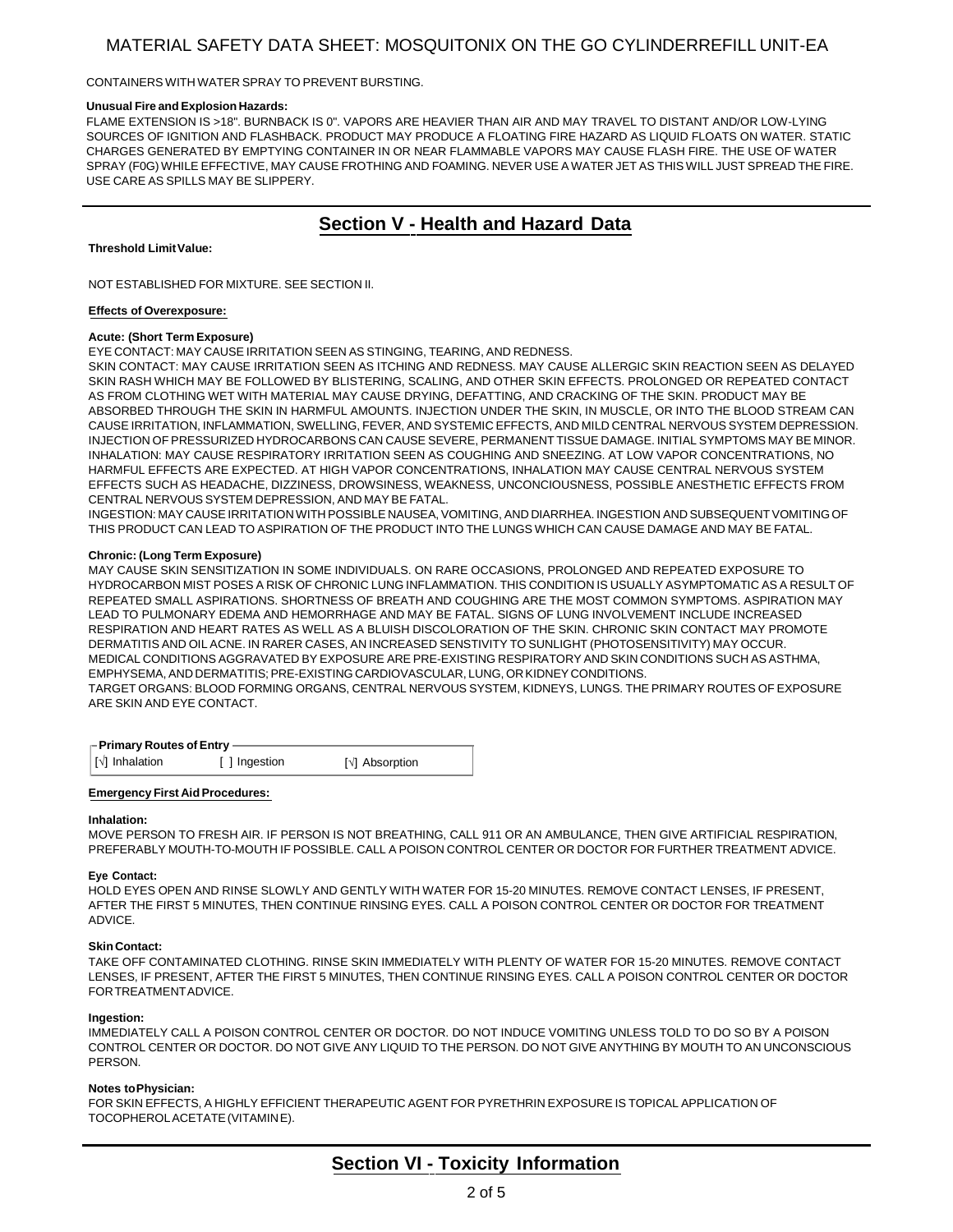| - Product Contains Chemicals Listed as Carcinogen or Potential Carcinogen By: |      |       |               |        |  |  |
|-------------------------------------------------------------------------------|------|-------|---------------|--------|--|--|
| $\lceil$ ] IARC                                                               | 1NTP | 10SHA | <b>IACGIH</b> | 1Other |  |  |

VOC CONTENT: 15% BY WEIGHT; 119.6G/L

PRODUCT MIXTURE ORL-RAT LD50: >5,000 MG/KG 3. IHL-RAT LC50: 4.53 MG/L 3.

ALIPHATIC PETROLEUM DISTILLATE (<3% DMSO EXTRACTABLES) IHL-RAT LC50: >5.2 MG/L 5. ORL-RAT LD50: >15,000 MG/KG 5. SKN-RBT LD50: >2,000 MG/KG 5. SKN SENSITIZER: NO 3. SKN IRRITATION: SLIGHT 3. EYE IRRITATION: SLIGHT 3.

HYDROCARBON MISTS DERIVED FROM PETROLEUM DISTILLATES ARE REPORTED TO HAVE LOW ACUTE AND SUB-ACUTE TOXICITIES IN ANIMALS. EFFECTS FROM SINGLE AND SHORT-TERM REPEATED EXPOSURES TO HIGH CONCENTRATIONS WELL ABOVE APPLICABLE WORKPLACE EXPOSURE LEVELS INCLUDE LUNG INFLAMMATORY REACTION, LIPOID GRANULOMA FORMATION, AND LIPOID PNEUMONIA. IN ACUTE AND SUB-ACUTE STUDIES INVOLVING EXPOSURES TO LOWER CONCENTRATIONS AT OR NEAR CURRENT WORK PLACE EXPOSURE LEVELS PRODUCED NO SIGNIFICANT TOXICOLOGICAL EFFECTS. IN LONG TERM STUDIES (UP TO TWO YEARS) NO CARCINOGENIC EFFECTS HAVE BEEN REPORTED IN ANY ANIMAL SPECIES TESTED. THESE PETROLEUM DISTILLATES ARE SEVERELY HYDROTREATED, SEVERELY SOLVENT EXTRACTED, AND/OR PROCESSED BY MILD HYDROTREATMENT AND EXTRACTION. FOR THIS REASON, THEY ARE NOT CLASSIFIED AS CANCER HAZARDS. 3.

PIPERONYL BUTOXIDE ORL-RAT (MALE) LD50: 4,570 MG/KG 3. ORL-RAT (FEMALE) LD50: 7,220 MG/KG 3. IHL-RAT LC50: >5.9 MG/L/4H 3. SKN-RBT LD50: 1,880 MG/KG 6.

IN A RECENT STUDY, MARGINALLY HIGHER INCIDENCES OF BENIGN THYROID, PARATHYROID, OVARY, AND LIVER TUMORS WERE OBSERVED IN RATS AND IN LUNGS OF MICE FOLLOWING LIFETIME HIGH DOSE EXPOSURES TO PYRETHRUM. MARGINALLY HIGHER INCIDENCES OF BENIGN LIVER TUMORS WERE OBSERVED IN MICE FOLLOWING LIFETIME HIGH DOSE EXPOSURES TO PIPERONYL BUTOXIDE. THE DOSES AT WHICH TUMORS WERE OBSERVED FOR BOTH PYRETHRUM AND PIPERONYL BUTOXIDE GREATLY EXCEEDED POTENTIAL HUMAN EXPOSURE FROM LABELED USES.

DIMETHYL ETHER IHL-RAT LC50: 164,000 PPM/4H 3.

1,1-DIFLUOROETHANE ORL-RAT LDLO: > 1500 MG/KG 4. IHL-RAT LCLO: 64,000 PPM/4H 4.

PYRETHRIN ORL-RAT LD50: 200 MG/KG 4. SKN-RBT LD50: 300 MG/KG 4. IHL-RAT LC50: 3.4 MG/L 6.

## **Section VII - Reactivity Data**

| $\Gamma$ Stability-         |                                                    | - Hazardous Polymerization -       |             |
|-----------------------------|----------------------------------------------------|------------------------------------|-------------|
| [√] Stable                  | l Unstable                                         | [√] Will not occur                 | 1 May occur |
| <b>Conditions to Avoid:</b> | AVOID HEAT, HOT SURFACES, SPARKS, AND OPEN FLAMES. | <b>Conditions to Avoid:</b><br>N/A |             |

#### **Incompatibility (Materials to Avoid):**

STRONG OXIDIZING AGENTS SUCH AS CHLORINE BLEACH AND CONCENTRATED HYDROGEN PEROXIDE. STRONG ACIDS AND BASES.

#### **Hazardous Decomposition Products:**

OXIDES OFCARBON.

## **Section VIII - Spill Or Leak Procedures**

### **Steps to be Taken if Material is Released or Spilled:**

DUE TO THE NATURE OF THE AEROSOL PACKAGING, A LARGE SPILL IS UNLIKELY. FOR A SMALL SPILL, WEAR APPROPRIATE PROTECTIVE CLOTHING, ELIMINATE IGNITION SOURCES OF ELECTRICAL, STATIC, OR FRICTIONAL SPARKS, VENTILATE THE AREA, ABSORB WITH AN INERT MATERIAL AND TRANSFER ALL MATERIAL INTO A PROPERLY LABELED CONTAINER FOR DISPOSAL. USE CARE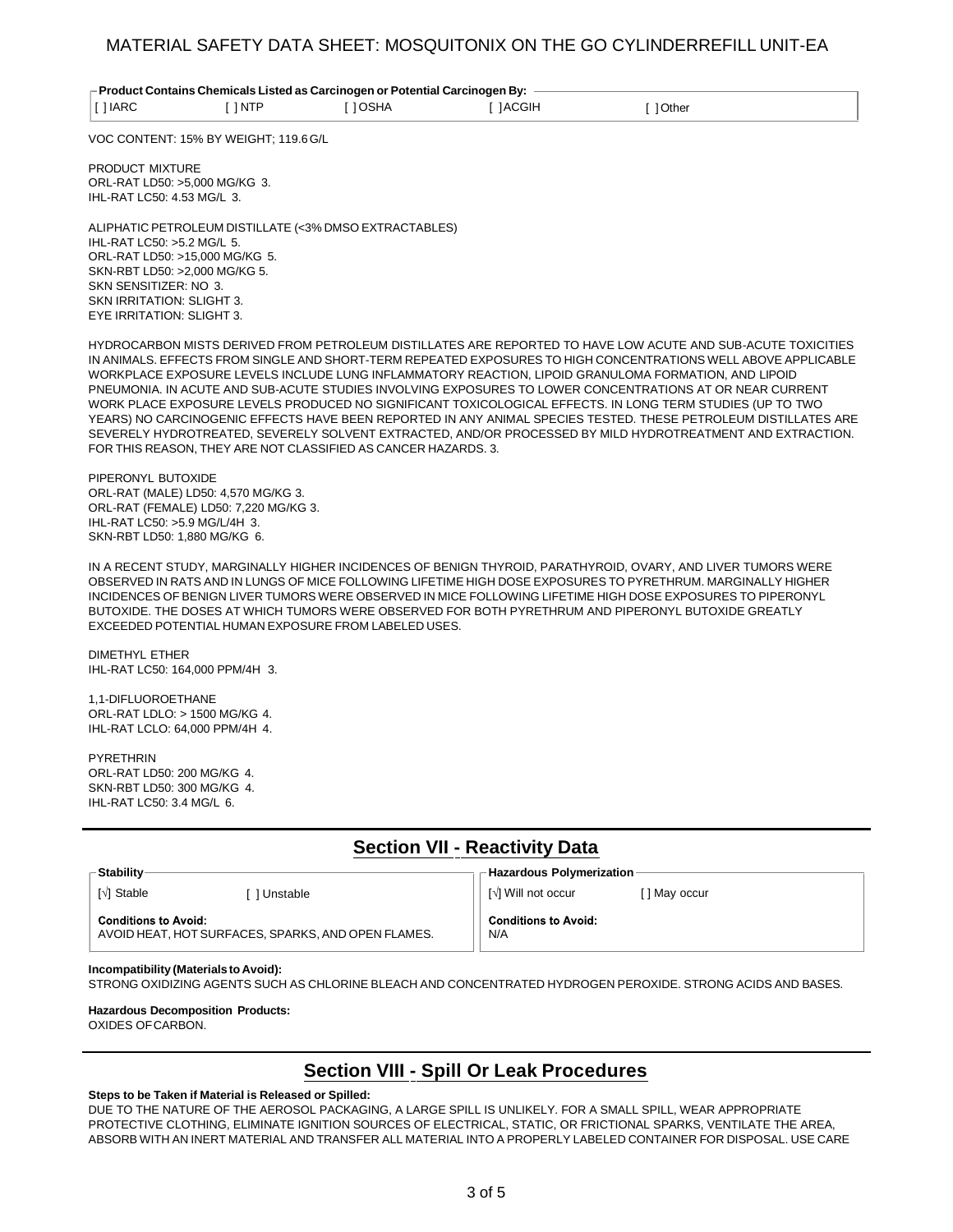#### AS SPILLS MAY BE SLIPPERY.

#### **Waste Disposal Method(s):**

DISPOSE OF IN ACCORDANCE WITH ALL FEDERAL, STATE, AND LOCAL REGULATIONS. TYPICAL DISPOSAL IS TO WRAP THE EMPTY AEROSOL CONTAINER IN SEVERAL LAYERS OF NEWSPAPER AND DISPOSE OF IN THE TRASH. AEROSOL RECYCLING PROGRAMS ARE AVAILABLE IN MANY AREAS. DO NOT PUNCTURE OR INCINERATE THIS CONTAINER.

#### **Neutralizing Agent:**

N/A

# **Section IX - Special Protection Information**

#### **Required Ventilation:**

LOCAL VENTILATION IS RECOMMENDED TO CONTROL EXPOSURE FROM OPERATIONS THAT CAN GENERATE MISTS OR VAPORS. LOCAL VENTILATION IS PREFERRED, BECAUSE IT PREVENTS DISPERSION INTO WORK AREAS BY CONTROLLING IT AT ITS SOURCE.

#### **Respiratory Protection:**

RESPIRATORS SHOULD BE SELECTED BY AND USED UNDER THE DIRECTION OF A TRAINED HEALTH AND SAFETY PROFESSIONAL FOLLOWING REQUIREMENTS FOUND IN OSHA'S RESPIRATOR STANDARD (29 CFR 1910.134) AND ANSI'S STANDARD FOR RESPIRATORY PROTECTION (Z88.2-1992). FOR CONCENTRATIONS ABOVE THE TLV AND/OR PEL BUT LESS THAN 10 TIMES THESE LIMITS, A NIOSH APPROVED HALF-FACEPIECE RESPIRATOR EQUIPPED WITH APPROPRIATE CHEMICAL CARTRIDGES MAY BE USED. FOR CONCENTRATIONS GREATER THAN 10 TIMES THE TLV AND/OR PEL, CONSULT THE NIOSH RESPIRATOR DECISION LOGIC FOUND IN PUBLICATION NO. 87-116 OR ANSI Z88.2-1992.

#### **Glove Protection:**

NEOPRENE OR NITRILE RUBBER GLOVES SHOULD BE WORN. ENSURE COMPLIANCE WITH OSHA'S PERSONAL PROTECTIVE EQUIPMENT (PPE) STANDARD FOR HAND PROTECTION, 29 CFR 1910.138.

#### **EyeProtection:**

SAFETY GLASSES WITH SIDE SHIELDS IF THE METHOD OF USE PRESENTS THE LIKELIHOOD OF EYE CONTACT. ENSURE COMPLIANCE WITH OSHA'S PERSONAL PROTECTIVE EQUIPMENT (PPE) STANDARD FOR EYE AND FACE PROTECTION, 29 CFR 1910.133.

#### **Other Protection:**

WEAR PROTECTIVE CLOTHING WHEN HANDLING. A SAFETY SHOWER AND AN EYEWASH STATION SHOULD BE AVAILABLE. REMOVE OIL SOAKED CLOTHING AND SHOES. WASH CLOTHING AND CLEAN SHOES BEFORE REUSE.

## **Section X - Storage and Handling Information**

| Storage<br>emperature                 | Conditions |       |        |      |
|---------------------------------------|------------|-------|--------|------|
| 120°<br>Min: 35° <sup>⊏</sup><br>Max: | doors      | oors. | Heateo | atec |

#### **Precautions to be Taken in Handling and Storing:**

WITH CAUTION AROUND HEAT, SPARKS, PILOT LIGHTS, STATIC ELECTRICITY, AND OPEN FLAME. EMPTY CONTAINERS MAY CONTAIN PRODUCT RESIDUES WHICH MAY EXHIBIT THE HAZARDS OF THE PRODUCT. TO AVOID POSSIBLE EXPLOSION DO NOT PRESSURIZE, CUT, WELD, SOLDER, DRILL, GRIND, OR EXPOSE EMPTY CONTAINERS TO HEAT, HOT SURFACES, SPARKS, OR OPEN FLAMES.

#### **Other Precautions:**

KEEP OUT OF REACH OF CHILDREN. READ THE ENTIRE LABEL BEFORE USING THE PRODUCT.

|                      | <b>Section XI - Regulatory Information</b> |               |  |
|----------------------|--------------------------------------------|---------------|--|
| <b>Chemical Name</b> | <b>CAS Number</b>                          | Upper % Limit |  |
| PIPERONYL BUTOXIDE   | $51-03-6$                                  | 5.            |  |

Those Ingredients listed above are subject to the reporting requirements of 313 of Title III of the Superfund Amendments and Reauthorization Act of 1986 and 40 CFR part 372.

## **CALIFORNIA PROPOSITION 65**

WARNING: This product contains the following chemical(s) known to the State of California to cause (1)Cancer or (2)Birth Defects or other reproductive harm. This product contains:

BENZENE(1&2), CADMIUM(1&2), ETHYLBENZENE(1), HEXAVALENT CHROMIUM(1), LEAD(1&2), MERCURY(2), NAPHTHALENE(1), AND TOLUENE(2) AS TRACE CONTAMINANTS.

## **Section XII - References**

1. THRESHOLD LIMIT VALUES FOR CHEMICAL SUBSTANCES AND PHYSICAL AGENTS AND BIOLOGICAL EXPOSURE INDICES, ACGIH, 2006.

2. OSHA PEL.